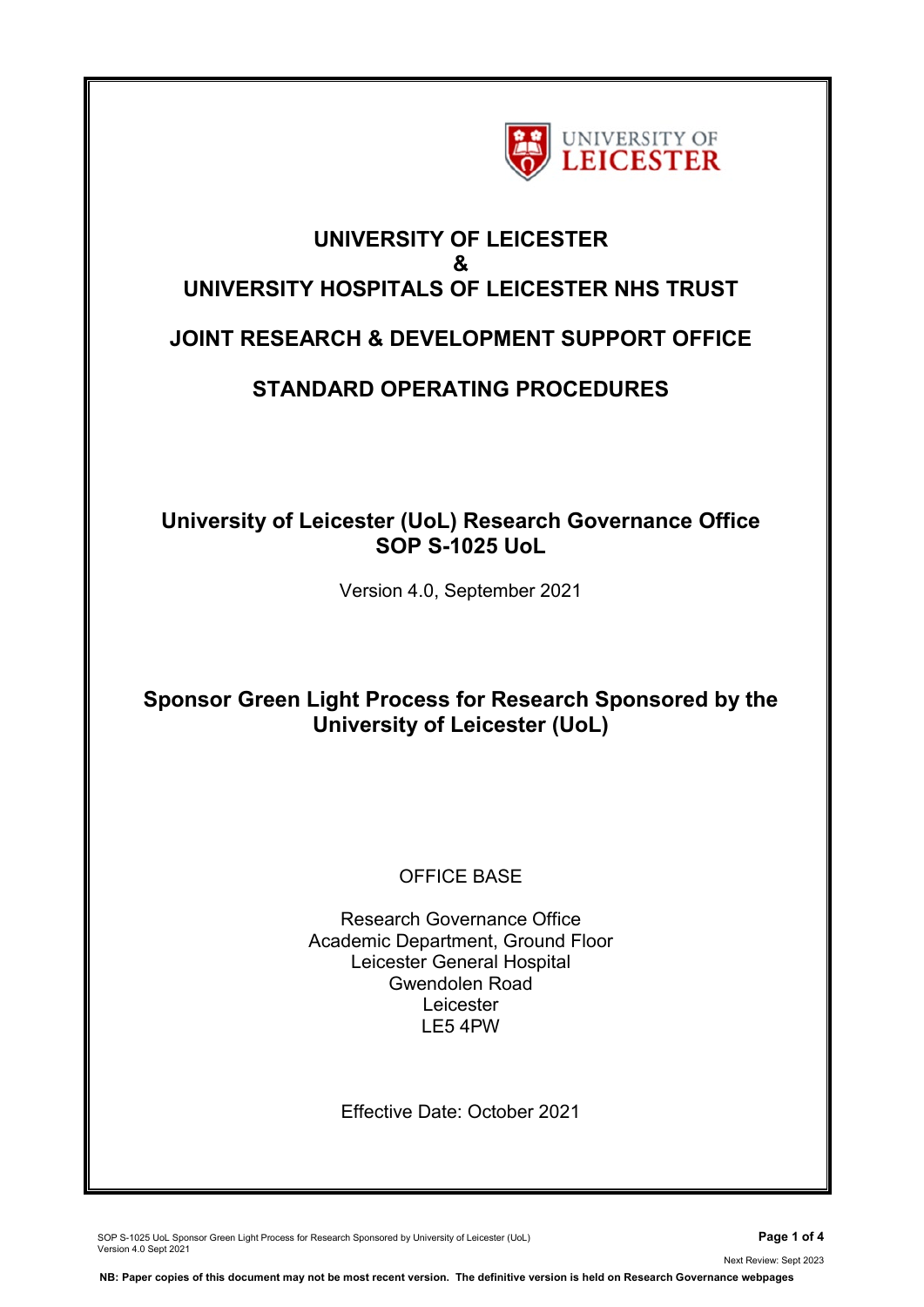**Standard Operating Procedure: S-1025 UoL Sponsor Green Light Process for Research Sponsored by University of Leicester (UoL) Research Governance Office**



#### **1.0 Introduction**

This Standard Operating Procedure (SOP) describes the procedures used by the Research Governance Office within University of Leicester (UoL) when completing the Sponsor Green Light Process.

The outcome is that the Research Governance Office is able to confirm that the UoL will act as research Sponsor.

#### **2.0 Scope**

This SOP applies to all staff, and any external individual who approach the UoL to request that the organisation act as Sponsor for research activity.

#### **3.0 Sponsor Green Light Process**

The Sponsor Green Light Process includes but is not limited to:

- identifying appropriate actions required to mitigate any identified risks
- receiving confirmation that all necessary approvals and permissions from relevant authorities are in place for each site
- has received satisfactory confirmation that the research can be delivered in accordance with the approved protocol / contracts and study documentation

The process will begin on receipt of a valid Sponsor application to the Research Governance Office via email [rgosponsor@le.ac.uk.](mailto:rgosponsor@le.ac.uk) Documents required for an application are listed on the Research Governance webpages and in addition, Appendix 2.

The Research Governance Office will acknowledge receipt by email and will confirm whether or not the application is deemed valid. If the application is not deemed valid, details of additional documentation required will be requested.

Once a valid application has been confirmed, the Sponsor Green Light Process will commence. This begins with implementation of the Risk Assessment SOP S-1003 UoL.

When completing the Risk Assessment Form or Sponsor review documents included within the Risk Assessment SOP S-1003 UoL the Site Sponsor Green Light Checklist (Appendix 2) must be completed (as appropriate) by the Sponsor representative and retained in the Sponsor files

#### **4.0 Site Sponsor Green Light Checklist**

This document must be completed for every Sponsor application received by the Research Governance Office. Completion provides assurance that all the relevant documentation

Next Review: Sept 2023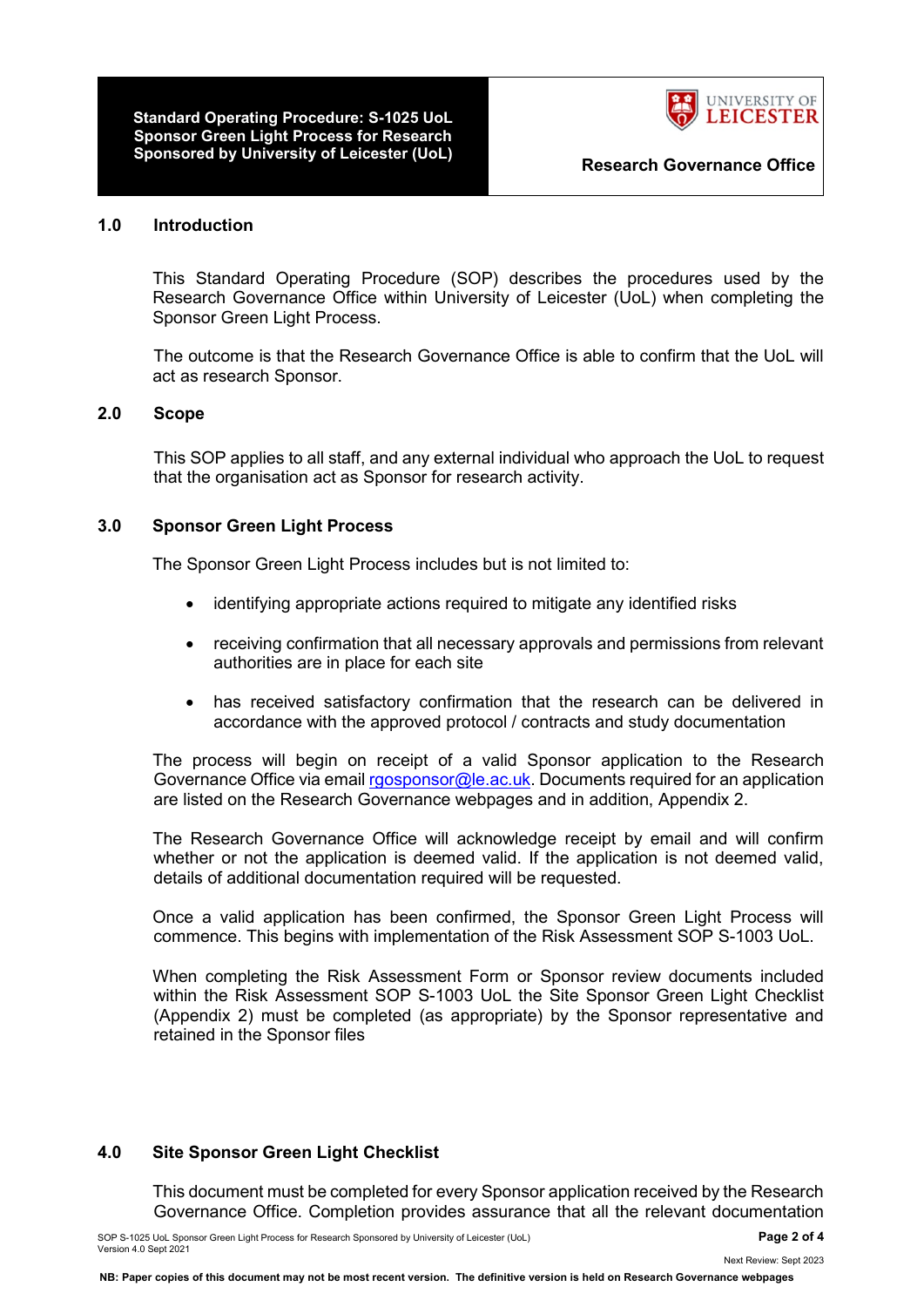has been received to confirm appropriate approvals and permissions, including but not limited to:

- Sponsor Risk Assessment
- Sponsor Indemnity confirmation
- Regulatory Authority approvals
- REC Favourable opinion
- HRA approval
- Finance approval
- Site approval (i.e., Confirmation of Capacity and Capability, or organizational equivalent)
- Third party agreements

**An email confirming Sponsor Green Light and therefore giving permission to commence the research will be issued per site. Recruitment activity must NOT commence prior to receipt of the Sponsor Green Light email.**

The Roles and Responsibilities of the Chief Investigator agreement will be sent by the Research Governance Office to the Chief Investigator for signature. A fully executed original must be retained in the Sponsor file, and also in the Trial Master File and must be in place prior to Sponsor Green Light confirmation.

#### **5.0 Non- Compliance**

Where it is identified that the processes detailed above have not been followed, the SOP S-1016 UoL Non-Compliance will be implemented at a minimum of a Major finding.

#### **6.0 Responsibilities**

#### **Complete Study Risk Assessment Form**

| Responsibility | Undertaken by | Activity                                             |
|----------------|---------------|------------------------------------------------------|
| Sponsor        | Sponsor       | Commence completion of Risk Assessment Form and      |
|                | delegate      | Sponsor review documentation.                        |
| Sponsor        | Sponsor       | Completion of Site Sponsor Green Light Checklist and |
|                | delegate      | issuing of Sponsor Green Light email.                |
| 3 Sponsor &    | Sponsor       | Ensure no recruitment commences prior to receipt of  |
| Chief          | delegate &    | Sponsor Green Light email.                           |
| Investigator,  | Chief         |                                                      |
| or Principal   | Investigator, |                                                      |
| Investigator,  | or Principal  |                                                      |
| or their       | Investigator, |                                                      |
| delegates      | or delegates  |                                                      |

#### **7.0 Monitoring and Audit Criteria**

| <b>Key Performance</b><br><b>Indicators</b>                                | <b>Method of</b><br><b>Assessment</b>               | <b>Frequency</b>                                                        | Lead                                                   |
|----------------------------------------------------------------------------|-----------------------------------------------------|-------------------------------------------------------------------------|--------------------------------------------------------|
| All research sponsored<br>by UoL has appropriate<br><b>Risk Assessment</b> | Included in the<br>monitoring / audit<br>programme. | Random audits /<br>monitoring conducted on<br>10% of research activity. | Research<br>Governance<br>Manager or their<br>Delegate |

SOP S-1025 UoL Sponsor Green Light Process for Research Sponsored by University of Leicester (UoL) **Page 3 of 4** Version 4.0 Sept 2021

**NB: Paper copies of this document may not be most recent version. The definitive version is held on Research Governance webpages**